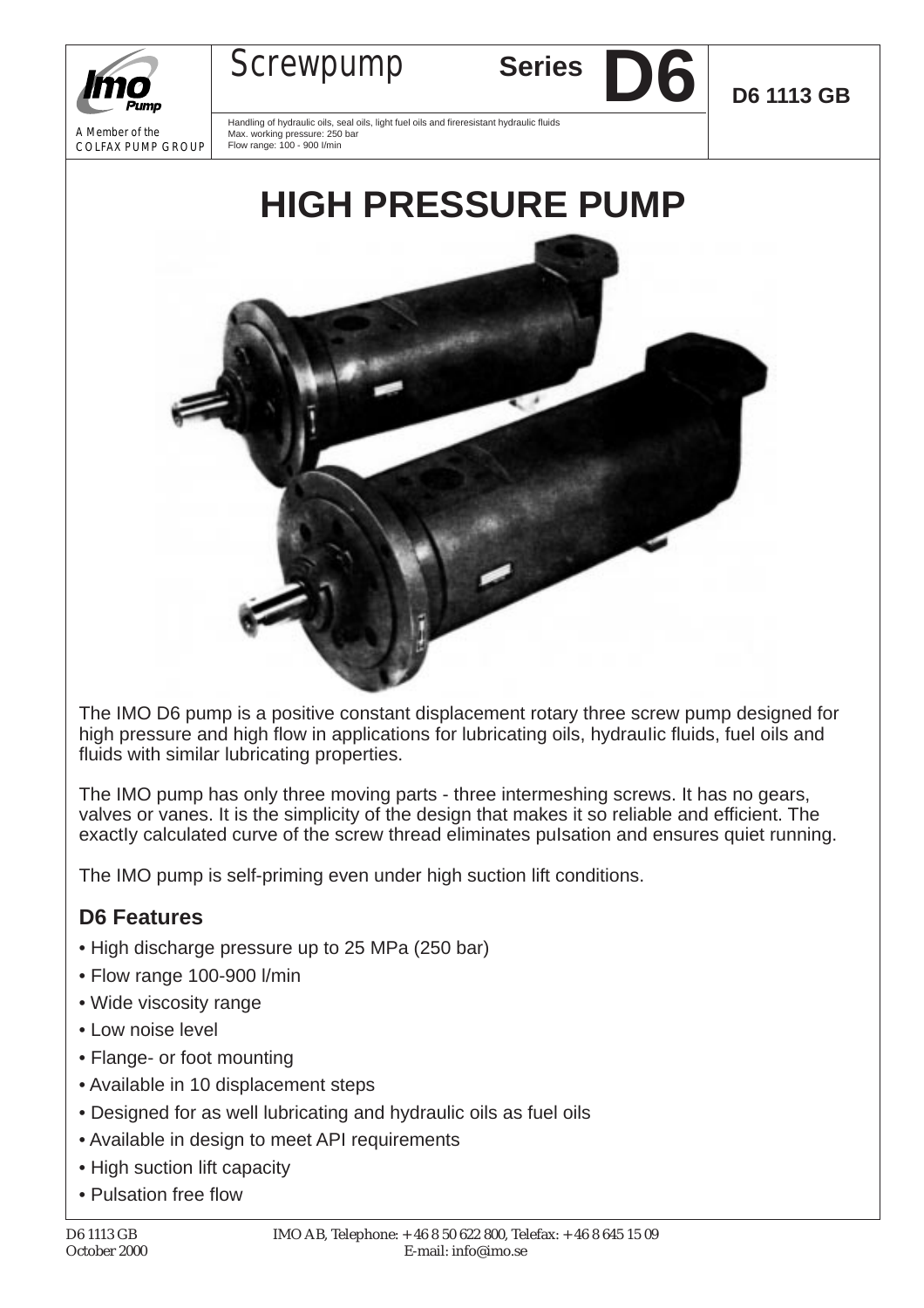# **SERIES D6 PUMP**

## **Applications**

For lubricating oils, hydraulic fluids, fuel oils and fluids with similar lubricating properties.

## **General Description**

Positive constant displacement, rotary, three screw pump. Flow rate per revolution  $9.8 - 307$  cm<sup>3</sup> in 10 steps. The three screws, the central driven screw – the power rotor - which meshes with the two sealing screws – the idler rotors - are the only rotating components of the pump. The axial pressure and friction loads on the pump rotors are hydraulically balanced. The power rotor is positioned axially by the selfcompensated thrust washer arrangement, being part of the hydraulic balancing system of the power rotor. The pump accommodates mechanical shaft seals complying with the DIN 24960 Standard. The D6 pump is available in the following models:

**• D6 SRBZ** flange mounting pump with radial inlet for horizontal or vertical mounting for lube and hydraulic oils.

- **D6 SVBY** same as SRBZ but intended for fuel oils.
- **D6 SRTZ** flange mounting pump with built-on inlet strai

ner for tank top mounting for shallow tank operation

- **D6 SRJZ** as SRTZ with extended inlet pipe for deep tank operation.
- **D6 STFZ** designed to meet the API (American Petroleum institute) requirements for lube and hydraulic oils.

## **Duties**

## **Max Discharge Pressure:**

D6 xxxZ 12 MPa D6 xxxY

Reduced pressure limits apply due to fluid viscosity, rotor lead and pump speed. Consult the Performance Data Sheet for the individual pump size. The Performance Data Sheet or the corresponding information is available from your local IMO AB representative.

#### **Flow Rate:**

1,7 - 15 dm3 /s (100 - 900 l/min)

#### **Model Code**

| 3<br>S<br><b>Series</b><br>6<br>A                              |
|----------------------------------------------------------------|
| Size:<br>(Power rotor outer diameter)                          |
| 038-045-052-060-070                                            |
| Rotor lead:                                                    |
| $K = Low lead$                                                 |
| $N = Normal lead$                                              |
| <b>Generation:</b>                                             |
| $3$ = Current generation                                       |
| Material in pump casing:                                       |
| $S =$ Steel casing with bronze lining                          |
| Shaft seal design                                              |
| $R = \text{Carbon/Ni-resist}$ ; Rubber parts in Nitrile        |
| $V = Carbon/Ni-resist; Rubber parts in Viton$                  |
| T = Tungsten carbide / Tungsten carbide; Rubber parts in viton |
| <b>Mounting</b>                                                |
| $B =$ Flange mounting                                          |
| $F =$ Foot mounting                                            |
| $J =$ Vertical mounting in tank with suction pipe              |
| $T =$ Vertical mounting in tank with strainer                  |
| <b>Other characteristics:</b>                                  |
| $Z =$ Internal ball bearing (Lub.oil)                          |
| $Y =$ External ball bearing (Fuel oil)                         |
| Special design:                                                |

2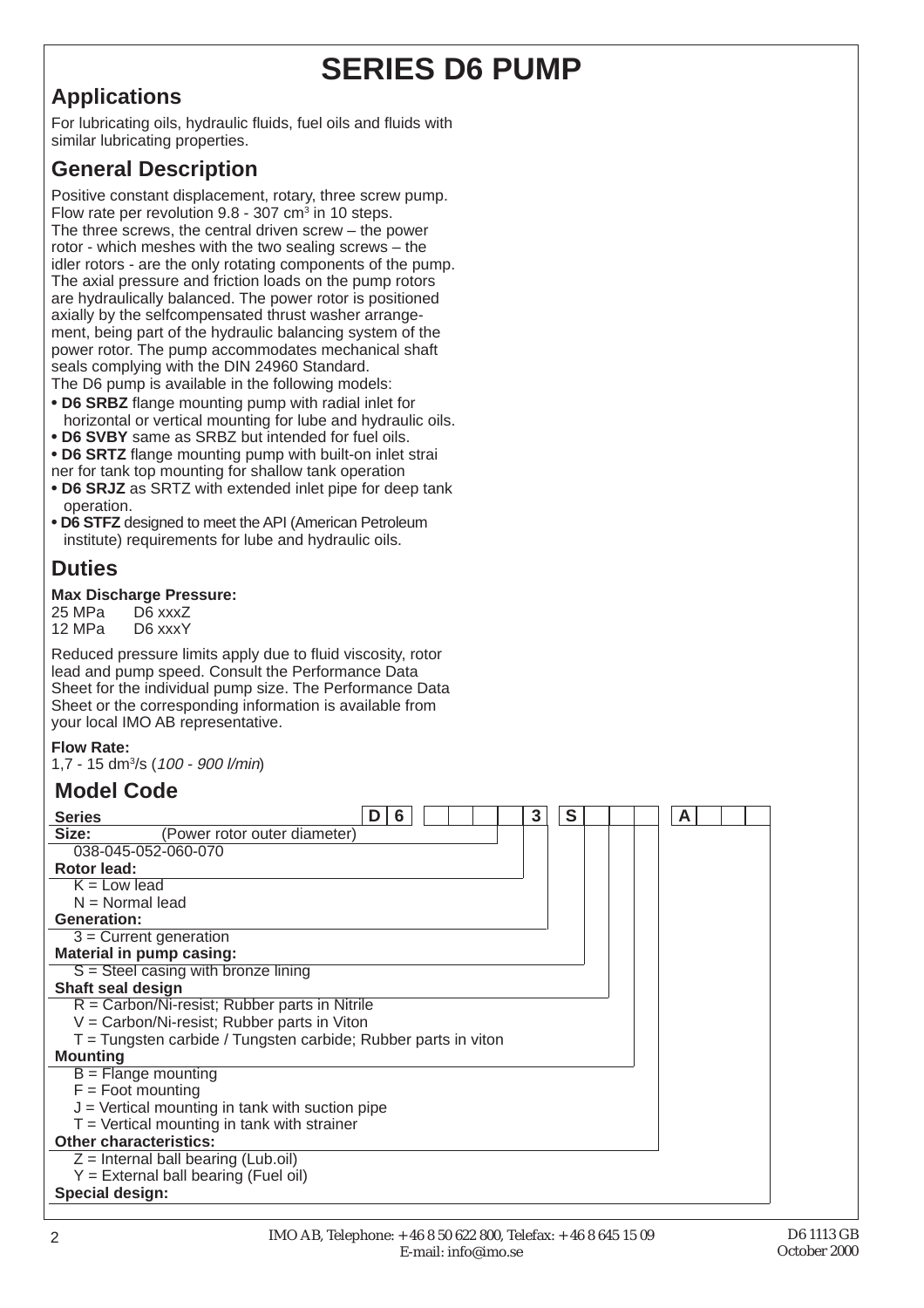#### **Material Specification**

**Pump rotors** - hardened alloy steel. **Rotor housing** - steel, bronze-lined.

**"O"-rings** - Nitrile rubber (standard) or Viton.

**Shaft seal** - mechanical seal with nitrile (standard) or

viton rubber, carbon seal ring, seat in NiResist. Optional choice of materials with seals according to DIN 24960 Standard.

For handling of fire resistant hydraulic fluids on

phosphate ester base and fluids which may be aggressive to above material – consult IMO AB.

## **Design Details**

| <b>Pump size</b>                                  |                                                                                                                                                                                                                                                                                                                                                                                                                                                                       |        | 038                           | 045     | 052    | 060                                   | 070    |  |  |
|---------------------------------------------------|-----------------------------------------------------------------------------------------------------------------------------------------------------------------------------------------------------------------------------------------------------------------------------------------------------------------------------------------------------------------------------------------------------------------------------------------------------------------------|--------|-------------------------------|---------|--------|---------------------------------------|--------|--|--|
| Max discharge pressure                            |                                                                                                                                                                                                                                                                                                                                                                                                                                                                       |        | 25 MPa (250 bar) Type D6 xxxZ |         |        |                                       |        |  |  |
| (duty dependent, please contact your IMO AB rep.) | 12 MPa (120 bar) Type D6 xxxY<br>1.0 MPa (10 bar)<br>-10 $\degree$ C to + 90 $\degree$ C O-ring and shaft seal in nitrile<br>-10 $\degree$ C to + 150 $\degree$ C O-ring and shaft seal in viton<br>1.6-400 mm <sup>2</sup> /s. Viscosities up to 5000 mm <sup>2</sup> /s after approval<br>3660<br>With heavy fuel oil max 1600 rpm is recommended<br>Speed selected must take into account the pump inlet pressure conditions.<br>251<br>38.8<br>159<br>65.2<br>103 |        |                               |         |        |                                       |        |  |  |
| Max. inlet pressure                               |                                                                                                                                                                                                                                                                                                                                                                                                                                                                       |        |                               |         |        |                                       |        |  |  |
| Pumping temperature                               | $SRxx - 20 °C - + 90 °C$<br>SVxx - 20 °C - + 130 °C                                                                                                                                                                                                                                                                                                                                                                                                                   |        |                               |         |        |                                       |        |  |  |
|                                                   | $STxx - 20 °C - + 155 °C$                                                                                                                                                                                                                                                                                                                                                                                                                                             |        |                               |         |        |                                       |        |  |  |
| Viscosity                                         |                                                                                                                                                                                                                                                                                                                                                                                                                                                                       |        |                               |         |        |                                       |        |  |  |
|                                                   |                                                                                                                                                                                                                                                                                                                                                                                                                                                                       |        |                               |         |        |                                       |        |  |  |
| Max speed rpm                                     |                                                                                                                                                                                                                                                                                                                                                                                                                                                                       |        |                               |         |        | 193<br>69<br>72<br>71<br>74<br>0.0033 |        |  |  |
|                                                   |                                                                                                                                                                                                                                                                                                                                                                                                                                                                       |        |                               |         |        |                                       |        |  |  |
| Displacement                                      |                                                                                                                                                                                                                                                                                                                                                                                                                                                                       | K-lead |                               |         |        |                                       |        |  |  |
| flow per revolution, $cm3$                        |                                                                                                                                                                                                                                                                                                                                                                                                                                                                       | N-lead | 49.1                          | 81.6    | 126    |                                       | 307    |  |  |
|                                                   |                                                                                                                                                                                                                                                                                                                                                                                                                                                                       | 10 Mpa | 59                            | 63      | 66     |                                       | 74     |  |  |
| Sound level                                       | K-lead                                                                                                                                                                                                                                                                                                                                                                                                                                                                | 20 Mpa | 62                            | 66      | 69     |                                       | 77     |  |  |
| $dB(A)$ at 2 975 rpm                              |                                                                                                                                                                                                                                                                                                                                                                                                                                                                       | 10 Mpa | 61                            | 65      | 68     |                                       | 76     |  |  |
|                                                   | N-lead                                                                                                                                                                                                                                                                                                                                                                                                                                                                | 20 Mpa | 64                            | 68      | 71     |                                       | 79     |  |  |
| Moment of inertia, Kgm <sup>2</sup>               |                                                                                                                                                                                                                                                                                                                                                                                                                                                                       |        | 0.00038                       | 0.00087 | 0.0016 |                                       | 0.0065 |  |  |

#### **Filtration**

In order to protect the D6 pump from foreign matter, such as weld slag, weld beads, pipe scale and rust, nuts, bolts, rags, etc a strainer should be installed in the pump inlet pipe near the pump. Recommended strainer-open-meshwidth for the D6 pump is:

max 800 µm

Max. pressure difference over clean strainer: 10 kPa att full flow rate

#### **Rotation:**

Clockwise facing pump shaft.

#### **Drive**

Direct drive over flexible shaft coupling which must allow an axial pump shaft movement of min. 0.3 mm. Axial or transverse loads on pump shaft are not allowed.

In this leaflet following units are used:

| Quantity    | SI-Unit            | Other<br>unit | Conversion                   |
|-------------|--------------------|---------------|------------------------------|
| Pressure    | MPa, kPa           |               | 1 MPa = $10 \text{ bar}$     |
| Speed       | r/s                | rpm           |                              |
| Viscosity   | mm <sup>2</sup> /s |               | 1 mm <sup>3</sup> /s = 1 cSt |
| Temperature | $^{\circ}C$        |               |                              |
| Length      | m, mm, µm          |               |                              |
| Volume      | cm <sup>3</sup>    |               |                              |
| Flow rate   | $dm^3/s$           | l/min         |                              |
|             |                    |               |                              |

The built-on strainer of pumps D6 xxTx and D6 xxJx has an open meshwidth of 500 µm (40 mesh straining cloth). When the D6 pump is used in power hydraulic systems or is used as lube oil or seal oil pump, no extra fillering precau tions are required other than those prescribed for the remaining components in the system.

If no other filtration is prescribed it is recommended that the hydraulic fluid of a power hydraulic system is pumped through a filter – in the return line to the fluid reservoir or in a separate fluid reconditioning circuit – with an open meshwidth of  $25 \mu m$ .

## **Accessories**

For the D6 xxBx pumps following standard accessories are available:

- **•** Circular frame for connecting the pump to flange/foot mount IM2001 IEC Standard electric motors with or without supporting foot. (D6 xxBx).
- **•** Circular frame for vertical tank mounting to flange mount IM-3011 IEC Standard electric motor (D6 xxJxx xxTx).
- **•** Flexible shaft coupling.
- **•** Inlet outlet counter flange set for pipe weld connection or pipe thread connection.
- **•** Totally enclosed fan cooled squirrel-cage electric motors according to IEC, mounting form IM 2001 and IM 3011.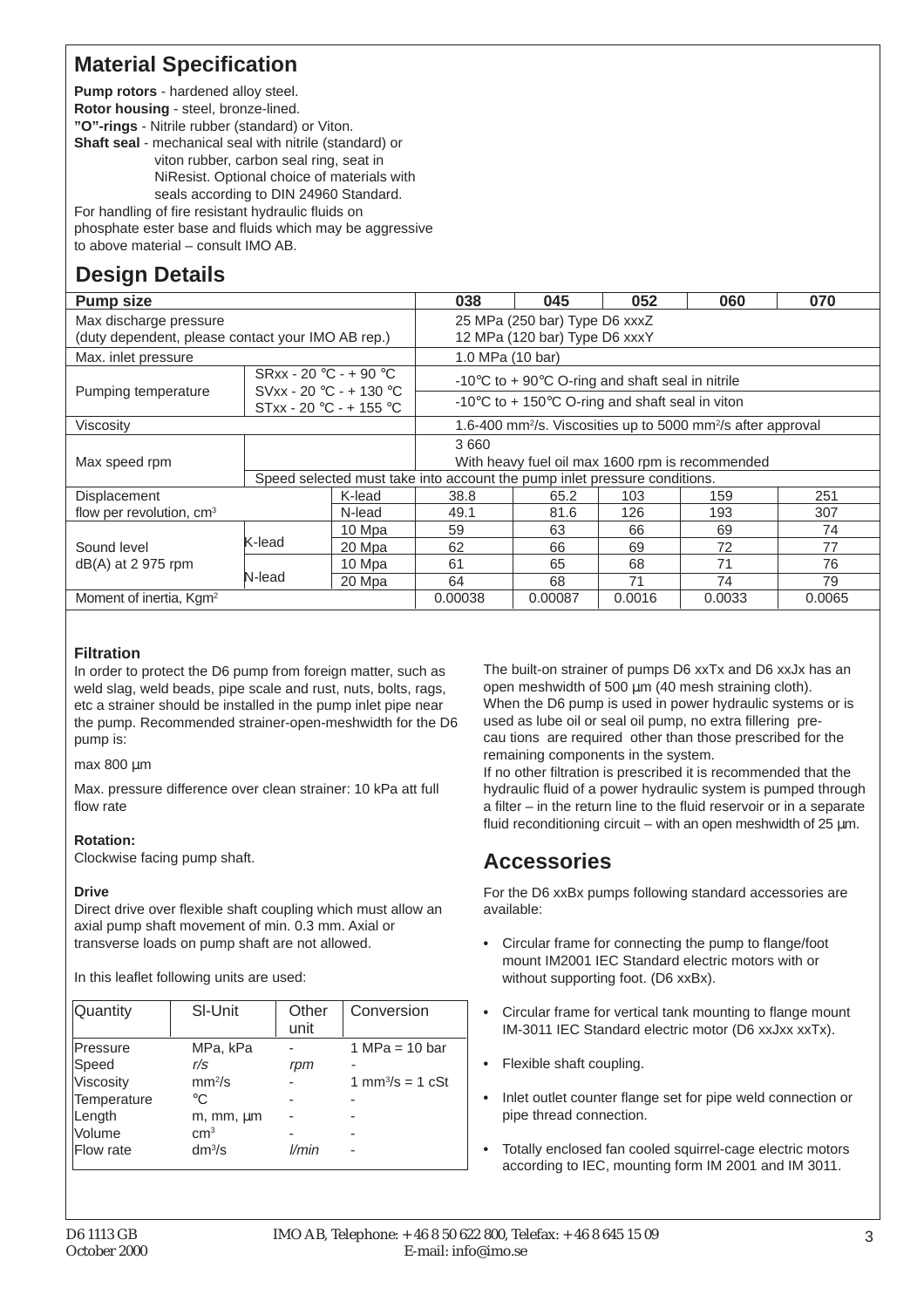## **Dimensions Pump Series D6 xxBx, xxJx and xxTx**

Dimensions in mm

|                                                       | D6 xxBx<br>Α                                 |          |                   | D6 xxTx                                          | D6 xxJx                             |                       |                                    |  |
|-------------------------------------------------------|----------------------------------------------|----------|-------------------|--------------------------------------------------|-------------------------------------|-----------------------|------------------------------------|--|
| D<br>$\mathbf C$<br>w<br>മ 1<br>H<br>$\underline{HG}$ | E<br>т<br>↔<br>$\overline{\mathbf{B}}$<br>LG | 오        | В                 | <u>≥≬</u><br>U<br>≏<br>Δł<br>A <sub>2</sub><br>> | 9H<br><b>BSP 3/8"</b><br>Deseration | '≶ ≤<br>n.<br>$\sf B$ | U<br>$\overline{A}$                |  |
| Z<br>Σ<br>X j6<br><b>Sizes</b>                        | L h7<br>Κ                                    |          | $G_1$<br>038      | 045                                              | Min. oil level<br>Œ<br>052          | N<br>G<br>060         | M1 min<br>$\mathsf{\Sigma}$<br>070 |  |
|                                                       |                                              |          |                   |                                                  |                                     |                       |                                    |  |
|                                                       | A                                            |          | 579               | 680                                              | 743                                 | 860                   | 955                                |  |
|                                                       | $\overline{A}$                               |          | 573               | 678                                              | 717                                 | 814                   | 901                                |  |
|                                                       | $A_{2}$                                      |          | 586               | 673                                              | 741                                 | 850                   | 967                                |  |
| Main                                                  | $\overline{B}$                               |          | 65                | 65                                               | $\overline{77}$                     | $\overline{90}$       | $\overline{97}$                    |  |
| dimensions                                            | $\overline{B}$                               |          | 85                | 85                                               | 100                                 | 125                   | 125                                |  |
|                                                       | $\overline{\mathrm{C}}$                      |          | 117               | 145                                              | 145                                 | 180                   | 180                                |  |
|                                                       | D                                            |          | 146               | 151                                              | 158                                 | 171                   | 188                                |  |
|                                                       | $\overline{\mathsf{E}}$                      |          | 274               | 334                                              | 385                                 | 442                   | 511                                |  |
|                                                       | $\overline{\mathsf{G}}$                      |          | 142               | 167                                              | 185                                 | 205                   | 225                                |  |
|                                                       | $G_{4}$                                      |          | 150               | 150                                              | 185                                 | 210                   | 230                                |  |
|                                                       | $\overline{H}$                               |          | 5                 | 5                                                | 5                                   | 5                     | 5                                  |  |
|                                                       | $H$ G                                        |          | $\overline{20}$   | $\overline{25}$                                  | $\overline{25}$                     | 30                    | $\overline{30}$                    |  |
| Flange                                                | J                                            |          | 215               | 240                                              | 240                                 | 265                   | 265                                |  |
| dimensions                                            | $\overline{\mathsf{K}}$                      |          | 250               | 275                                              | 275                                 | 300                   | 300                                |  |
|                                                       | L <sub>h7</sub>                              |          | 180               | $\overline{205}$                                 | 205                                 | 230                   | 230                                |  |
|                                                       | $\mathsf{L}\mathsf{G}$                       | Number   | $\overline{4}$    | $\overline{4}$                                   | $\overline{4}$                      | 4                     | $\overline{4}$                     |  |
|                                                       |                                              | Diameter | $\overline{18}$   | $\overline{18}$                                  | $\overline{18}$                     | $\overline{18}$       | 18                                 |  |
| Outlet                                                | $\overline{P}$                               |          | $\overline{32}$   | $\overline{32}$                                  | 40                                  | 50                    | 50                                 |  |
| Inlet                                                 | $\overline{\top}$                            |          | 40                | 50                                               | 60                                  | 75                    | 100                                |  |
|                                                       | $\overline{W}$                               |          | 42                | 58                                               | 58                                  | 82                    | 82                                 |  |
| Shaft                                                 | $\overline{X}$ j <sub>6</sub>                |          | $\overline{28}$   | $\overline{32}$                                  | 38                                  | $\overline{42}$       | 48                                 |  |
|                                                       | $\overline{Y}$                               |          | $\overline{31}$   | $\overline{35}$                                  | 41                                  | 45                    | 51.5                               |  |
|                                                       | $\overline{Y1}$                              |          | M <sub>8</sub>    | M <sub>8</sub>                                   | M <sub>8</sub>                      | M12                   | M12                                |  |
|                                                       | $\overline{Z}$                               |          | $\overline{8}$    | 10                                               | $\overline{10}$                     | $\overline{12}$       | 14                                 |  |
|                                                       | M                                            |          | $\overline{93}$   | 120                                              | 147                                 | 177                   | 188                                |  |
| Strainer                                              | M 1 min.                                     |          | 80                | 85                                               | 105                                 | 120                   | 135                                |  |
|                                                       | $\overline{\mathsf{N}}$                      |          | <b>BSP 1 1/2"</b> | BSP <sub>2</sub> "                               | <b>BSP 2 1/2"</b>                   | BSP 3"                |                                    |  |
| Min. oil level                                        | $\overline{\mathsf{R}}$                      |          | 125               | 160                                              | 190                                 | 225                   | 240                                |  |
|                                                       | $\overline{\mathsf{V}}$                      |          | 125               | $\overline{125}$                                 | 140                                 | 160                   | $\overline{200}$                   |  |
| Weight kg                                             |                                              |          | $\approx 55$      | $\approx 75$                                     | $\approx$ 115                       | $\approx 165$         | $\approx$ 210                      |  |

Subject to change without notice. Not binding unless certified.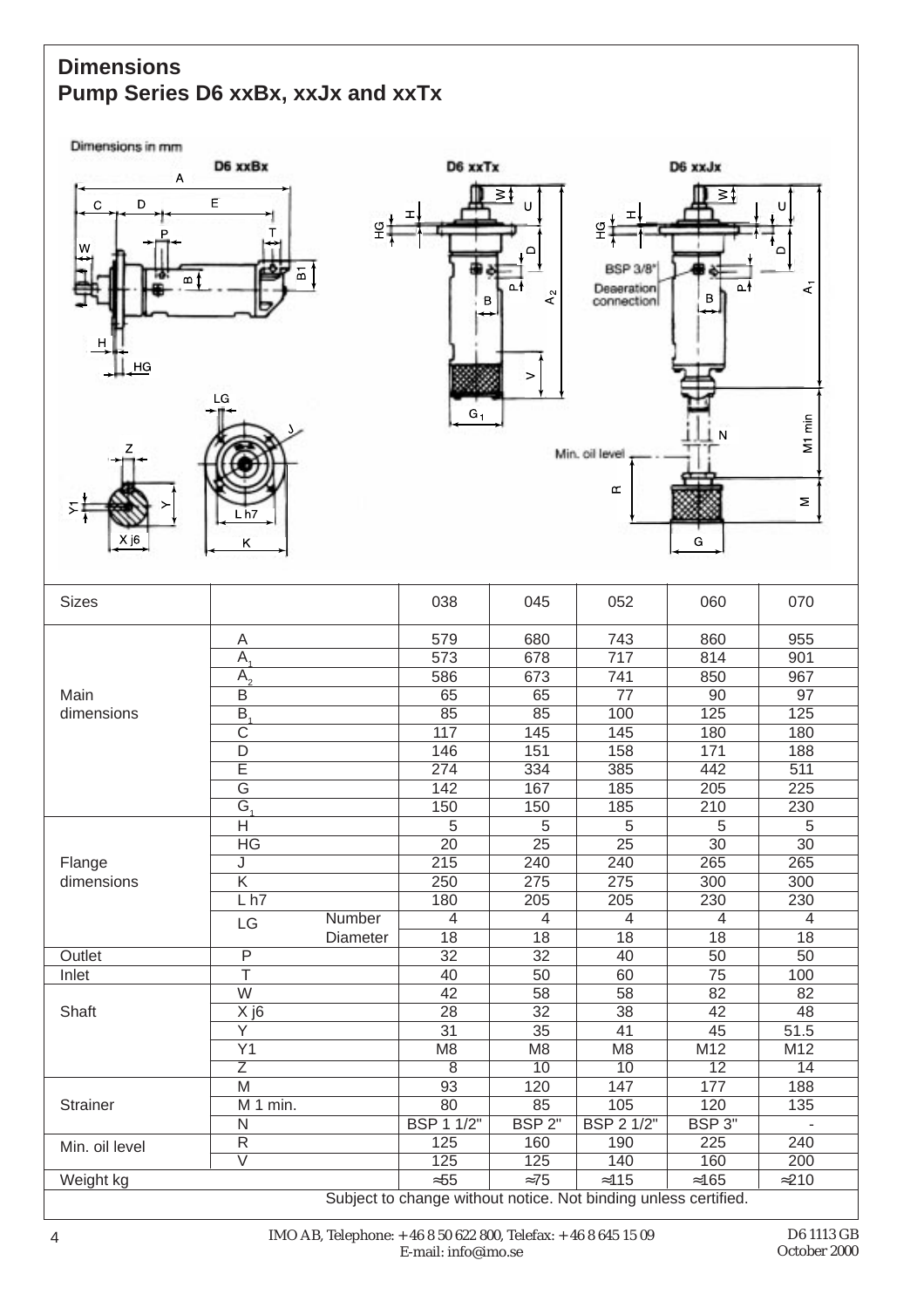#### **Dimensions Pump Unit Type D6 xxBx**

with flange mounted IEC Standard electric motors. For complete pump unit dimensions, consult the Dimensions Prints for the individual unit mount.

Dimensions in mm.





Alternative with supporting foot



Recommended Foot-attachment



 $F - F$ 

| Pump<br><b>Sizes</b> | Connecting | Motor<br>poles | A    | A1   | <b>ACAC</b> | B  | <b>B1</b> | D   | E   | P  | T  | V   | V <sub>1</sub> | G <sub>1</sub> | M1 | C <sub>1</sub> | K <sub>1</sub> |
|----------------------|------------|----------------|------|------|-------------|----|-----------|-----|-----|----|----|-----|----------------|----------------|----|----------------|----------------|
|                      | frame type |                |      |      | 375         |    |           |     |     |    |    |     | 123            |                |    |                |                |
|                      | F300       | $2 - 4$        | 1287 | 585  |             |    |           |     |     |    |    | 240 |                | 558            |    |                |                |
|                      | F350       |                | 1341 | 639  | 392         |    |           |     |     |    |    | 240 | 123            | 558            |    |                |                |
| 038                  | F400       | 2              | 1396 | 694  | 460         | 65 | 85        | 146 | 274 | 32 | 38 | 240 | 123            | 558            | 14 | 140            | 210            |
|                      | F400-140   | 4              | 1392 | 655  |             |    |           |     |     |    |    | 275 | 158            | 593            |    |                |                |
|                      | F500       | $2 - 4$        | 1667 | 930  | 557         |    |           |     |     |    |    | 275 | 158            | 593            |    |                |                |
|                      |            |                |      |      |             |    |           |     |     |    |    |     |                |                |    |                |                |
|                      | F300       | $2 - 4$        | 1385 | 585  | 375         |    |           |     |     |    |    | 265 | 120            | 630            |    |                |                |
|                      | F350       |                | 1439 | 639  | 392         |    |           |     |     |    |    | 265 | 120            | 630            |    |                |                |
| 045                  | F400       | $\overline{2}$ | 1494 | 694  | 460         | 65 | 85        | 151 | 334 | 32 | 48 | 265 | 120            | 630            | 14 | 140            | 210            |
|                      | F400-140   | 4              | 1490 | 655  |             |    |           |     |     |    |    | 300 | 155            | 665            |    |                |                |
|                      | F500       | $2 - 4$        | 1765 | 930  | 557         |    |           |     |     |    |    | 300 | 155            | 665            |    |                |                |
|                      | F600       | $\overline{2}$ | 1660 | 1045 | 630         |    |           |     |     |    |    | 300 | 155            | 665            |    |                |                |
|                      |            |                |      |      |             |    |           |     |     |    |    |     |                |                |    |                |                |
|                      | F350       | $2 - 4$        | 1502 | 639  | 392         |    |           |     |     |    |    | 265 | 120            | 685            |    |                |                |
|                      | F400       | $\overline{2}$ | 1557 | 694  |             |    |           |     |     |    |    | 265 | 120            | 685            |    |                |                |
| 052                  | F400-140   | 4              | 1553 | 655  | 460         | 77 | 100       | 158 | 385 | 40 | 58 | 300 | 155            | 720            | 14 | 155            | 210            |
|                      | F500       | $2 - 4$        | 1828 | 930  | 557         |    |           |     |     |    |    | 300 | 155            | 720            |    |                |                |
|                      | F600       | $\overline{2}$ | 1943 | 1045 | 630         |    |           |     |     |    |    | 300 | 155            | 720            |    |                |                |
|                      |            |                |      |      |             |    |           |     |     |    |    |     |                |                |    |                |                |
|                      | F500       | $2 - 4$        | 1945 | 930  | 557         |    |           |     |     |    |    | 335 | 155            | 790            |    |                |                |
| 060                  | F600       | $\overline{2}$ | 2060 | 1045 | 630         | 90 | 125       | 171 | 442 | 50 | 73 | 335 | 155            | 790            | 18 | 170            | 260            |
|                      | F600-170   | $\overline{4}$ | 2097 |      |             |    |           |     |     |    |    | 372 | 192            | 827            |    |                |                |
|                      | F740       | $\overline{2}$ | 2282 | 1260 | 728         |    |           |     |     |    |    | 342 | 162            | 797            |    |                |                |
|                      |            |                |      |      |             |    |           |     |     |    |    |     |                |                |    |                |                |
|                      | F500       | $2 - 4$        | 2040 | 930  | 557         |    |           |     |     |    |    | 335 | 155            | 865            |    |                |                |
|                      | F600       | 2              | 2155 |      |             |    |           |     |     |    |    | 335 | 155            | 865            |    |                |                |
| 070                  | F600-170   | $\overline{4}$ | 2192 | 1045 | 630         | 97 | 125       | 188 | 511 | 50 | 98 | 372 | 192            | 902            | 18 | 180            | 260            |
|                      | F740       | $\overline{2}$ | 2377 | 1260 | 728         |    |           |     |     |    |    | 342 | 162            | 872            |    |                |                |

#### **Remarks**

1. Dimensions A and A<sup>1</sup> may vary with make of electric motor.

2. For certain motor sizes the motor mounting flange projects (max 25 mm) below the motor foot.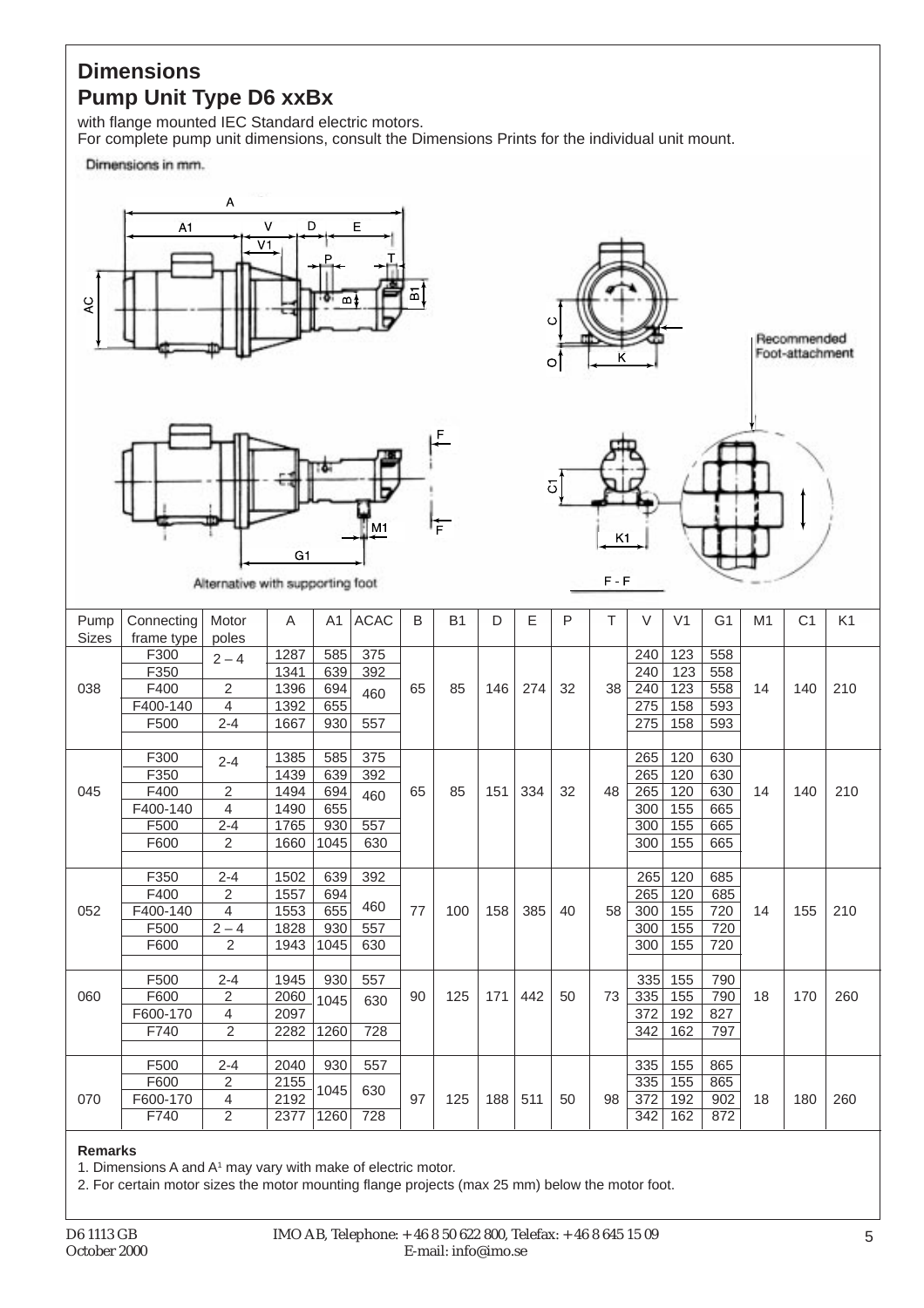## **Dimensions Pump D6 xxFx**

Designed to meet the requirements as per API 676-standards norms.

For complete pump unit dimensions consult the Dimensional Prints for the individual unit mount.

Flange according to ANSI (ASA) B 16.5.

Dimensions in mm





| <b>Sizes</b>      |                         |                 | 038             | 045             | 052             | 060             | 070              |
|-------------------|-------------------------|-----------------|-----------------|-----------------|-----------------|-----------------|------------------|
|                   | Α                       |                 | 615             | 713             | 783             | 898             | 1006             |
|                   | B                       |                 | 225             | 225             | 260             | 300             | 307              |
| Main              | B <sub>1</sub>          |                 | 225             | 225             | 260             | 300             | 307              |
| <b>Dimensions</b> | $\mathsf C$             |                 | 140             | 140             | 155             | 175             | 180              |
|                   | D                       |                 | 263             | 296             | 303             | 351             | 368              |
|                   | E                       |                 | 274             | 334             | 385             | 442             | 511              |
|                   | $\overline{\vee}$       |                 | 265             | 300             | 305             | 355             | 360              |
|                   | G                       |                 | 170             | 210             | 260             | 280             | 350              |
|                   | Н                       |                 | $\overline{75}$ | 75              | 75              | 85              | 85               |
|                   | HG                      |                 | 27              | 27              | 27              | 32              | 32               |
| Foot              | Κ                       |                 | 245             | 245             | 245             | 310             | 310              |
| <b>Dimensions</b> | L                       |                 | 105             | 105             | 105             | 130             | 130              |
|                   | J                       |                 | 65              | 65              | 65              | 80              | 80               |
|                   | <b>ML</b>               |                 | $\overline{12}$ | $\overline{12}$ | 12              | 15              | 15               |
|                   | M                       | Number          | $\overline{4}$  | $\overline{4}$  | $\overline{4}$  | $\overline{4}$  | $\overline{4}$   |
|                   |                         | Diameter        | 14              | 14              | 14              | 18              | 18               |
|                   | P                       |                 | 31,8            | 31,8            | 38,1            | 50,8            | 50,8             |
|                   | QL                      |                 | 35              | 35              | 38              | 44,5            | 44,5             |
|                   | <b>NL</b>               |                 | 63,5            | 63,5            | $\overline{73}$ | 92,1            | 92,1             |
| Outlet            | $\overline{O}$          |                 | 111,1           | 111,1           | 123,8           | 165,1           | 165,1            |
|                   | N                       |                 | 158,7           | 158,7           | 177,8           | 215,9           | 215,9            |
|                   | $\overline{\mathsf{Q}}$ | Number          | $\overline{4}$  | $\overline{4}$  | $\overline{4}$  | $\overline{8}$  | $\overline{8}$   |
|                   |                         | <b>Diameter</b> | 25,4            | 25,4            | 28,6            | 25,4            | 25,4             |
|                   | $\overline{\top}$       |                 | 40,9            | 52,6            | 62,7            | $\overline{78}$ | 102,4            |
|                   | $\overline{UL}$         |                 | 20,6            | 22,2            | 25,4            | 28,6            | 31,7             |
|                   | UT                      |                 | $\overline{73}$ | 92,1            | 104,8           | 127             | 157,2            |
| Inlet             | $\overline{\mathsf{s}}$ |                 | 114,3           | 127             | 149,2           | 168,3           | $\overline{200}$ |
|                   | ${\sf R}$               |                 | 155,6           | 165,1           | 190,5           | 209,5           | 254              |
|                   | $\overline{\mathsf{U}}$ | Number          | $\overline{4}$  | 8               | $\overline{8}$  | $\overline{8}$  | $\overline{8}$   |
|                   |                         | Diameter        | 22,2            | 19              | 22,2            | 22,2            | 22,2             |
|                   | W                       |                 | 42              | 58              | 58              | 82              | 82               |
|                   | X 150 J6                |                 | 28              | 32              | 38              | 42              | 48               |
| Shaft             | Y                       |                 | 31              | 35              | 41              | 45              | 51,5             |
|                   | Y1                      |                 | M <sub>8</sub>  | M <sub>8</sub>  | M <sub>8</sub>  | M12             | M12              |
|                   | Ζ                       |                 | 8               | 10              | 10              | 12              | 14               |
| Weight            | Kg                      |                 | $\approx 73$    | $\approx 93$    | $\approx 136$   | $\approx$ 195   | $\approx$ 245    |
|                   | Lbs                     |                 | $\approx 160$   | $\approx$ 205   | $\approx 300$   | $\approx$ 430   | $\approx 540$    |